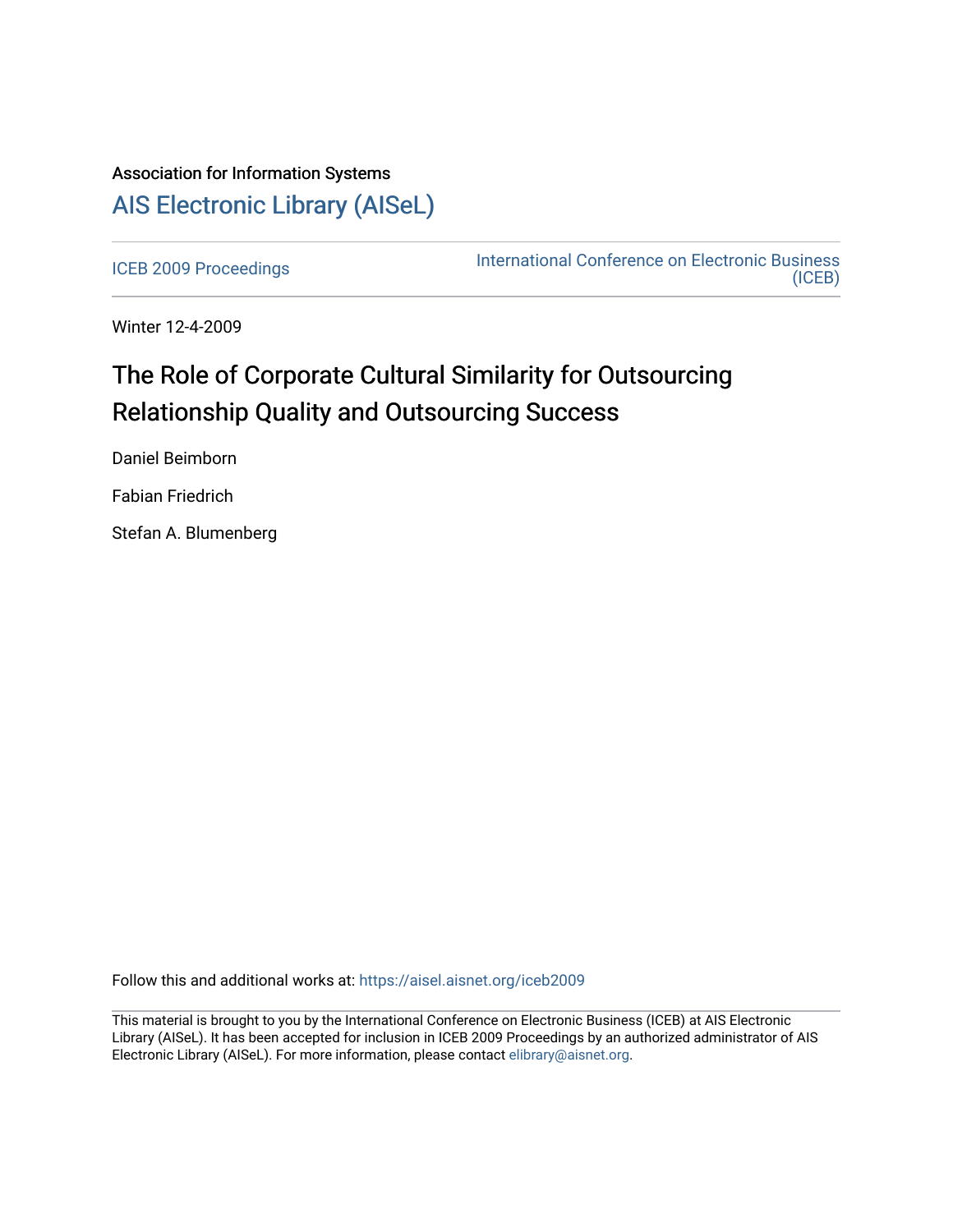## **THE ROLE OF CORPORATE CULTURAL SIMILARITY FOR OUTSOURCING RELATIONSHIP QUALITY AND OUTSOURCING SUCCESS**

Daniel Beimborn<sup>1</sup>, Fabian Friedrich<sup>2</sup>, Stefan Blumenberg<sup>3</sup> Dept. for Information Systems and ServicesUniversity of Bamberg, Germany Institute for Information SystemsUniversity of Frankfurt, Germany  $1$ daniel.beimborn@uni-bamberg.de  $2$ fabian.friedrich@gmx.de, 3 blumenberg@wiwi.uni-frankfurt.de

## **Abstract**

What is the impact of corporate cultural similarity (CCS) on outsourcing success? In this paper, we use data from a survey with the largest 1,000 banks in Germany to show that CCS has a substantial effect on outsourcing success which is mainly mediated by different dimensions of outsourcing relationship quality. The more comparable the corporate cultures of the vendor firm and the client firm, the higher is the outsourcing success from the client's perspective. Finally, we highlight our future steps of research in investigating the impact of particular types of corporate culture in an IT outsourcing context. **Keywords:** IT Outsourcing, Organizational Culture,

Cultural Similarity, Relationship Quality

## **Introduction**

Research on IT outsourcing has reached a quite mature stage within the IS discipline. Nevertheless, firms still frequently complain about outsourcing failures or bad outsourcing relationships. This motivated us to investigate the dimensions of relationship quality in outsourcing relationships, their impact on outsourcing success, and particularly to identify and validate factors that explain outsourcing relationship quality. This paper presents first quantitative results regarding the role of one particular factor – usually treated as contingency factor – being the *corporate cultural similarity (CCS)* between the vendor and the client firm, on both outsourcing relationship quality and outsourcing success. Our results show that CCS positively affects outsourcing success and that this impact is mediated by the quality of the relationship between vendor and client.

## **Related Research Outsourcing Relationship Quality**

Relationship quality (RQ) of outsourcing arrangements has been the research focus of rather few but quite fundamental works. In earlier times, most research on how to design effective outsourcing scenarios examined the contractual governance issue (what are the necessary contract and control items in order to ensure sufficient service quality?). While even this part of outsourcing governance has not been fully researched, yet, as the latest MISQ publication on outsourcing shows [1], relational governance, i.e. the question of how to achieve and maintain high outsourcing RQ, has received much less attention [2].

One of the earliest and most important works on the role of RQ or "partnership quality" for outsourcing success has been conducted by Lee and Kim [3] who adopted the social exchange theory and the power-political theory in order to test the linkage between partnership quality determinants, partnership quality dimensions, and outsourcing success. They found the RQ dimensions of trust, benefit & risk sharing, business understanding, level of conflict, and commitment to be highly relevant for explaining outsourcing success.

Some years later, the works of Goles and Chin [4] [5] dedicatedly focused on developing a measurement instrument for RQ in an outsourcing context. They developed an 11-dimensional RQ construct which was validated by a survey. Unfortunately, they used quite sparse reflective measurement models containing only two items and thus claimed that this issue is an important avenue for further research [5]. This motivated us to follow up on this research and to develop a richer RQ operationalization which also allows to be applied in different outsourcing contexts (such as software development vs. provision of IT operations). In a series of studying almost 30 outsourcing cases, reaching from ICT operations to BPO in a bank's loans business, the different dimensions of RQ derived from the previous literature [3] [5] [6] [7] [8], from the social exchange theory [9] [10], and from the literature on social business/IT alignment [11] [12] [13] were tested regarding their relevance for outsourcing success and richer concepts for operationalization were derived [14] [15] [16].

## **Corporate Culture and Corporate Culture Similarity**

Culture in general and culture in organizations (or: corporate culture) in particular, is a very ambiguous and frequently used term which has been defined and conceptualized by completely different disciplines such as anthropology, sociology, psychology, and management science [17]. By publishing their book "In Search of Excellence", Peters and Waterman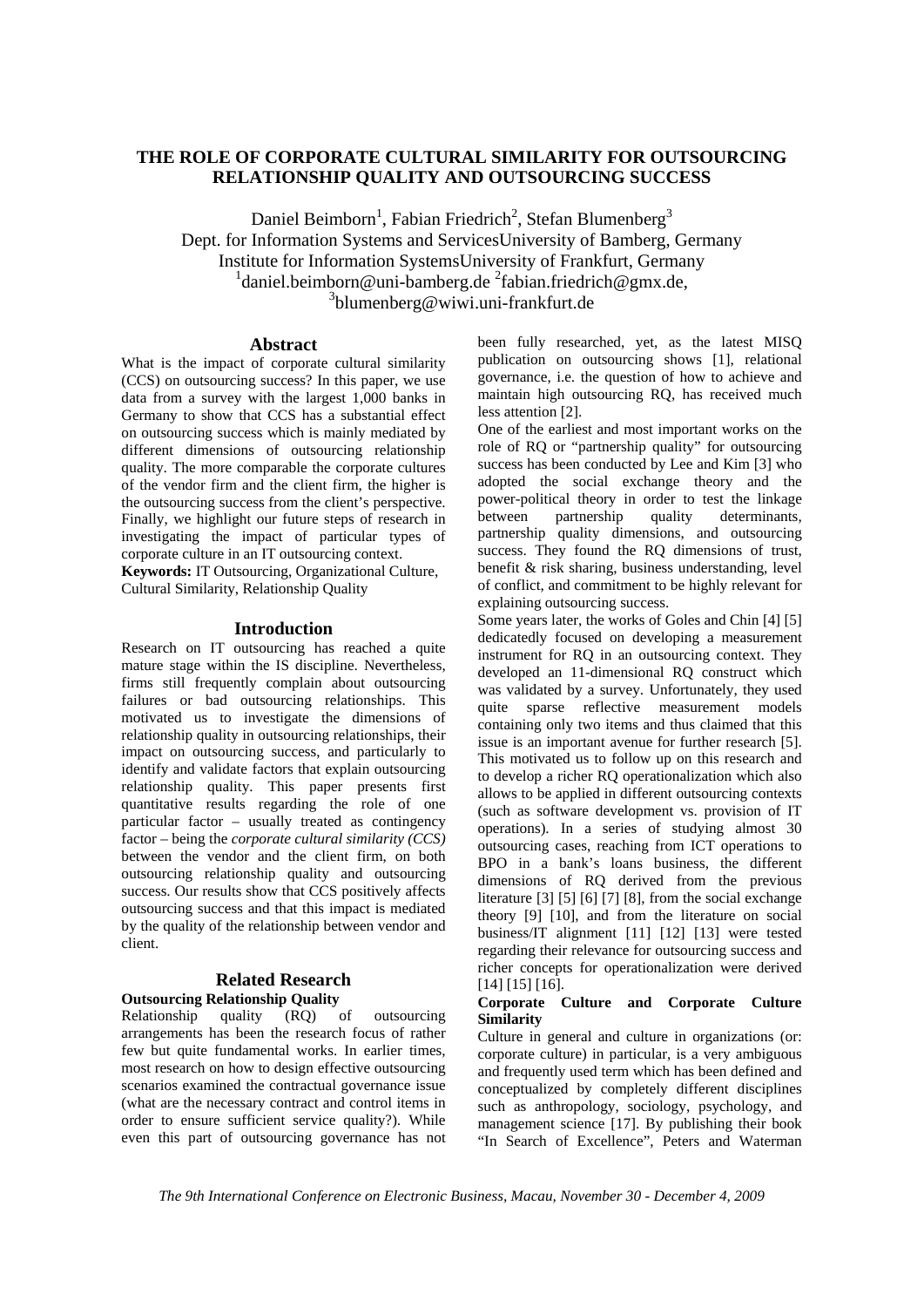have put corporate culture irrevocably into scientists' and practitioners' attention. They describe corporate culture as dependent from particular values and norms, which are visible within the corporate borders and which receive a common sense and acceptance by the firm's employees.

One of the most important researchers on organizational culture is Edgar Schein. In our paper, we follow his functionalist perspective which defines corporate culture as one of more variables describing the firm and as a component of the socio-cultural system. The approach assumes that culture can be manipulated and actively changed. Schein defines corporate culture as:

*"a pattern of shared basic assumptions that the group learned as it solved its problems of external adaptation and internal integration, that has worked well enough to be considered valid and therefore, to be taught to new members as the correct way to perceive, think, and feel in relation to those problems." [18, p. 9]* 

In short, corporate culture is a system of assumptions and values, which have been developed by the firm's members in order to solve problems.

Schein [18] proposes culture to consist of three layers which differ in their visibility and which are mutually affecting each other. On the most visible layer, culture becomes manifest in artifacts such as objects, organizational structures, procedures, and rituals, or individual behavior, styles, and even clothing. The middle layer represents the values and norms while the lowest layer consists of unconsciously perceived assumptions and beliefs by the individuals which form the core of the culture. The basic assumptions on the lowest layer have become, in contrast to the values, to something self-evident. The employees' notions of these assumptions usually do not differ. The assumptions are permanent and usually are not discussed, but have the strongest impact on the employees' behavior. They determine the perceptions, feelings, and behaviors of the employees and therefore are the essence of corporate culture.

This lowest layer has the strongest impact on the individuals' behavior, but is hardly observable or measureable in any form; intensive long-term observations and interviews or self-analyses by the employees would be necessary. By contrast, the topmost level of artifacts can be easily observed, but is very difficult to decode since the same artifacts can result from different combinations of different values. Consequently, solely observing artifacts does not allow capturing the culture behind. By contrast, values are less observable because they cannot be objectively measured and discussed. Nevertheless, they can be captured by interviews or surveys [18]. Values and norms result from statements made by members of an organization in or about particular

situations. If values match with the underlying basic assumptions on the lowest layer, they can be formulated as a corporate philosophy and thus give a picture of identity to the members. In this context, Schein highlights the leading influence of executives or founders. Following Schein's concept of corporate culture, values are not only congruent with corporate

organizational leaders. The model of Schein has gained high popularity both in science and management. Nevertheless, there are other important models such as the model of Hofstede et al. [19] who also specified culture as a multi-layer concept with different layers (values, rituals, procedure, heroes, symbols) which show different degrees of observability.

values but also contain directives from the

When investigating the role of corporate culture in B2B cooperation (such as outsourcing relationships), not only the corporate cultures of the partners themselves are relevant but rather their similarity or compatibility, respectively.

Morgan and Hunt define cultural compatibility as *"…the extent to which partners have beliefs in common about what behaviors, goals, and policies are important or unimportant, appropriate or inappropriate, and right or wrong"* [20, p. 25]. Rijamampianina and Carmichel combine this definition with Schein's perspective and state that the level of cultural compatibility between firms will be high, if cultural (core) values are identical [21]. Similarly, Das and Teng [22] and Sarkar et al. [23] focus on the similarity of values when measuring corporate cultural similarity. They found that shared values lead to decreasing coordination costs and offer a valuable norm for effective interaction behavior between the cooperation partners.

## **The Role of Corporate Cultural Compatibility (CCS) in Outsourcing Relationships**

The role of cultural compatibility in outsourcing relationships has been considered in only a few studies, yet. First of all, based on case studies with firms in the UK, Kern [6] examined "cultural adaptation" between client and vendor as an important aspect in order to maintain a good relationship. A first quantitative study was conducted by Lee and Kim [3] who applied "culture similarity" as a contextual factor in their outsourcing partnership quality model. Their results showed this factor to have no influence on outsourcing RQ and outsourcing success.

As already noted above, Goles and Chin [5] were among the first to develop a RQ measurement instrument. In their model, "cultural compatibility" is considered and empirically validated as a distinct attribute or dimension of outsourcing RQ, but not a determinant. Subsequently, Chakrabarty et al. [24] also considered "culture" as a dimension of RQ and quantitatively validated its overall impact on user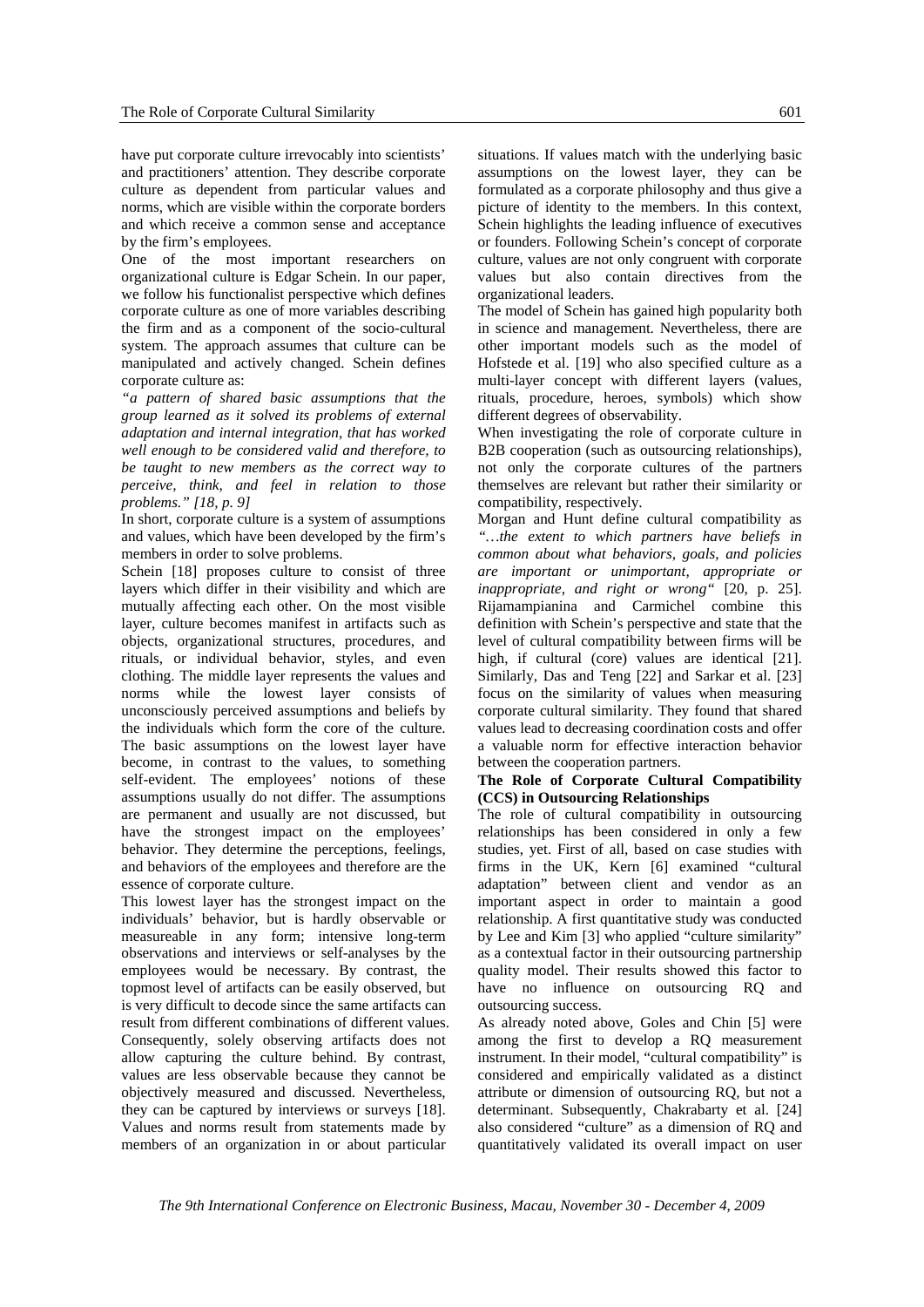satisfaction in outsourcing relationship.

Summarizing, we can argue that corporate cultural compatibility has been considered both as a relevant determinant and dimension of RQ in IT outsourcing research. Nevertheless, it has neither been in the main focus with focusing on its particular impact nor has there been any conceptualization on how and why different dimensions of cultural compatibility affect RQ and outsourcing success. For instance, in all of the works referred to above, the used measurement instruments have been very generic and reflective only and they sometimes even only measured the outcome of cultural compatibility or cultural tolerance. The main examples are: "Both the outsourcing vendor and the company communicated well with each other" [24], "has a hard time understanding one another's business rules and forms" and "had different corporate cultures from another" [3] [24], "have compatible corporate cultures" [5], or "accept the other's culture" [5].

## **Research Model**

Our research model combines corporate cultural similarity with its different facets with relationship quality and further outsourcing success.

**Conceptualizing Corporate Cultural Similarity**  In order to tackle the shortcomings of previous research in conceptualizing and operationalizing corporate cultural similarity (CCS), we draw on the Competing Values Framework (CVF) [25] which has originally been developed to evaluate a firm's effectiveness based on competing values. The CVF is based on the assumption that the main and essential part of corporate culture consists of values and that culture can be evaluated based on the analysis of the observable values [26]. The CVF has been acknowledged to appropriately and consistently match with the understanding of "values" as the middle layer of Schein's model [27] and it has been successfully applied in quantitative research for investigating CCS in different contexts (e.g. [28] [29] [30]) since similar values of two organizations sufficiently reflect their CCS [22]. For example, Cameron and Quinn [31] suggest the CVF as a diagnosis tool for preparing major organizational change, such as mergers, consolidation of business units, or outsourcing.

The CVF consists of two dimensions: focus (internal vs. external) and dynamism (stability/control vs. flexibility/change). These two dimensions form four quadrants with each of them representing a basic corporate culture type and being formed by a set of particular values (cf. Figure 1) [31]. Within a firm, all of these values will be available but will differ regarding their extent. Usually, a firm will show more emphasis on values in one or two of the quadrants [32] and thus expose a particular type of organizational culture.





*Team culture*: loyalty, team orientation, and tradition are the basic values of a team culture.

- High *loyalty* within both firms' cultures will drive inter-organizational loyalty towards the outsourcing partner as well. Mutual loyalty is strongly related with outsourcing satisfaction, for instance [33]. Loyalty leads to more efforts being put into the relationship by the partners [20]. By contrast, in a relationship with only one firm exposing high loyalty within its corporate culture, conflicts between the employees from both parties are inevitable because the different mindsets will collide.
- Team orientation leads to effective team work, which is highly important in successful outsourcing relationships. For example, inter-organizational teams will be set up to establish effective information exchange and joint planning and project success [34] [35, p. 52]. By contrast, imbalanced degrees of team orientation between both firms will lead to difficulties in information exchange and thus to conflicts [33].
- *Tradition* is an important value in many firms. On the other hand, we can argue that many provider firms in the IT industry are rather young, which leads to tradition playing a minor role. Nevertheless, missing sense for tradition on the provider side might lead to insensitive behavior against the outsourcer firm's employees who in turn might react with blockades from their side. Therefore, similarity in the tradition value might not be the main requirement, but at least sensitiveness regarding the potential value of tradition in the outsourcer firm is proposed to be important.

The *entrepreneurial culture* is mainly characterized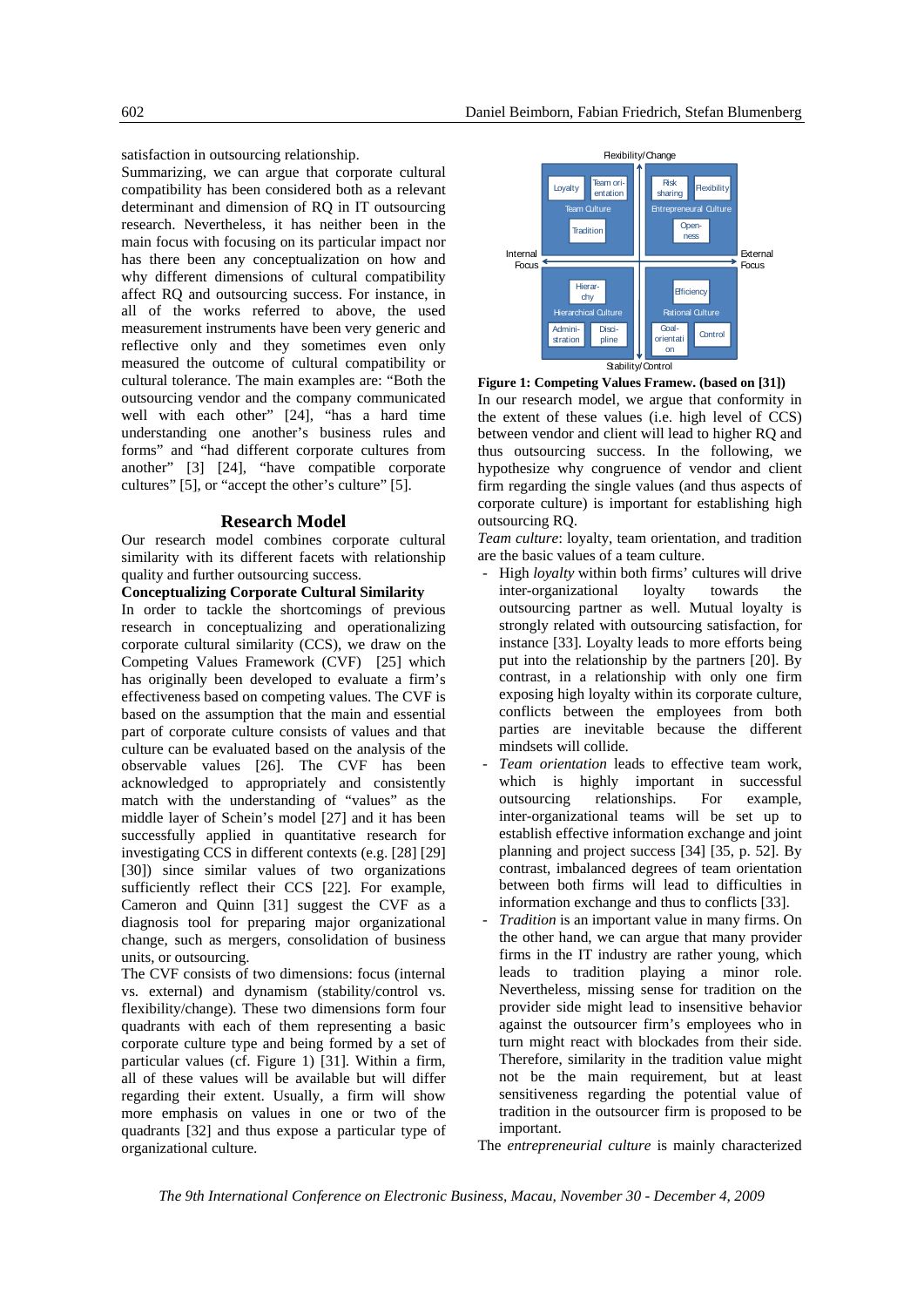by the values of flexibility, openness, and risk sharing.

- *Flexibility* represents a major goal in outsourcing relationships. Consequently, congruent acknowledgement of flexibility within the corporate cultures is proposed to drive RQ and outsourcing success since it allows for overcoming contractual imperfectness and for jointly reacting to changes in the environment. Employees on both sides need to be flexible and willing to adopt new technologies, procedures, and knowledge about new business domains [36]. We could argue that high degrees of flexibility (from a corporate culture perspective) are only necessary on the vendor side; but, this often is too oversimplified since the client still needs competencies to successfully manage the vendor and the services received [37].
- *Openness* is another cultural attribute which facilitates the establishment of a partnership-oriented outsourcing relation [38]. Openness will only work on a mutual basis. Without, trust cannot be created and, even worse, distrust might corrode the relationship [39]. On the other side, a too high degree of openness towards the business partner is threatening and not intended, consequently, a similar degree of openness in both firms' corporate culture will be a good base to draw on.
- Generally, *risk sharing* between two business partners is an essential component of a strategic partnership [3]. Mutual risk taking leads to the willingness of supporting each other in difficult situations and permanently looking for improvements. Give-and-take as well as helpful and cooperative behavior are indicators for this type of cultural value.

The *hierarchical culture* combines the values of hierarchy, administration, and discipline.

- *Administration* describes a bureaucratic orientation of the firm. Bureaucracy can facilitate effective control structures, which are important in an outsourcing context, but can also paralyze an organization in terms of flexibility. In case of different ideals regarding the level of bureaucracy in the partner firms of an outsourcing relationship, substantial conflicts can occur. Firms that already have established highly administrative and detailed monitoring systems, will intend to establish them in an outsourcing relationship, as well [40]. If both firms "think" similar regarding this issue, this will make the establishment of a well-controlled and valuable service exchange easier and thus lead to higher outsourcing satisfaction.
- Hierarchy covers the valuation of different organizational concepts within the organization. How many hierarchy levels do exist? How many

of them are involved in making particular kinds of decision? How centralized is the organization? Cooperation of firms that follow different organizational philosophies regarding the degree of centralization and hierarchy, can occur conflicts [36]. Hierarchical orientation reflects the kind of decision making, therefore, similar structures and values within the partner firms will lead to a better mutual understanding of decision procedures and to easier getting in contact with the right people (i.e. corresponding management levels) in case of a particular problem.

- *Discipline* becomes manifest in consequent compliant behavior of the personnel. Rules and responsibilities can be complex within an outsourcing relationship, but their strict enforcement is important [41]. If both firms show similar attitudes towards this cultural value, it will be more likely that both parties will act in a compliant way on all hierarchical levels.

Finally, we briefly discuss the *rational culture*, which can be described by efficiency, control and goal orientation. All of these values basically are highly relevant for every firm that wants to be successful. Of course, it depends on the kind of business strategy, how important efficiency is for the firm, but, efficiency orientation of business units and employees is a dominant feature by definition. Therefore, we believe that there might be differences in the extent of the values between a client and its vendor, but that the difference itself will not be a significant determinant of RQ and outsourcing success. Obviously, inefficiently acting vendors and clients that do not exhibit a sufficient degree of control behavior will suffer from poor outsourcing relationships, but this is not in the focus of explaining the role of cultural *similarity* in a close sense. Similarly, goal orientation is important and it is necessary that there is an overlap regarding the goals both firms are focusing on [7]. Nevertheless, this is a question of aligned strategies and not of cultural similarity which is about the degree of how *strong* a firm is focusing on and following its goals – whatever these are.

#### **CCS as Determinant of Relationship Quality and Outsourcing Success**

In our research model, corporate cultural similarity is modeled as determinant of relationship quality and outsourcing success. This is in analogy with previous works from Lee/Kim [3] and Chakrabarty et al. [24] who applied the social exchange theory in order to test the role of relational governance and RQ for outsourcing success. Therefore, we adopt their theoretical arguments and propose, based on the derivations above, that CCS with its different facets is an important factor for explaining outsourcing success and that it is fully mediated by RQ. We conceptualize RQ as a multi-dimensional concept, as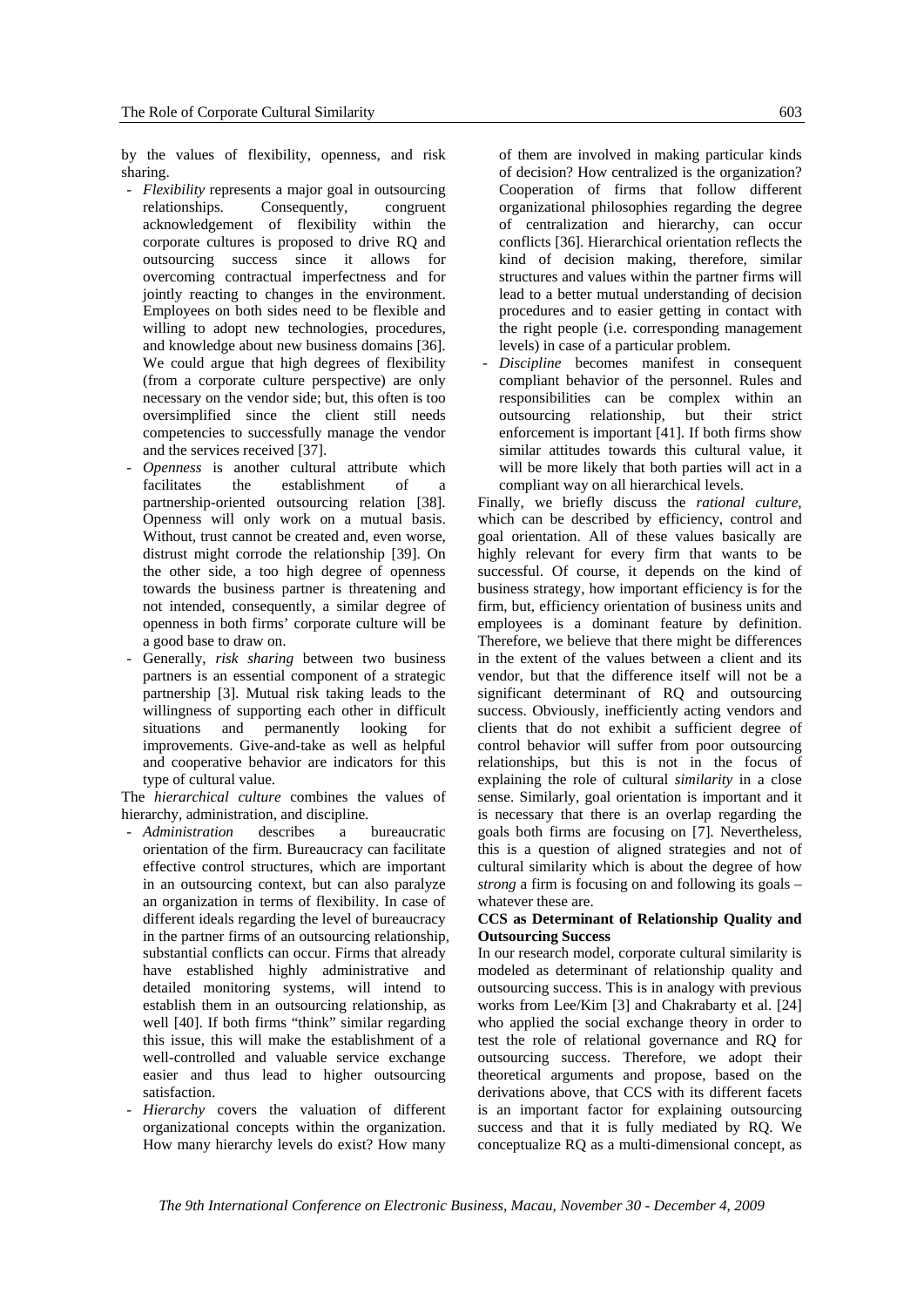done in [2] [3] [5] [24]. We adopt the RQ dimensions concept from [2] (commitment, communication quality, conflict, consensus, mutual understanding, trust) because the author merged and critically discussed the dimensions used by the earlier authors. For our goal variable of *outsourcing success*, we apply multiple dimensions, as well, because they reflect different aspects of success. First, some research works use the responsible manager's *overall satisfaction* [42] on client side as success variable. Some others use the degree of *goal achievement* to conceptualize outsourcing success from a strategic perspective [3] [42] [43]. Finally, one can also use the concept of *service quality* to describe the operational perspective of outsourcing success. Service quality itself is a multi-dimensional concept; we applied the dimensions of *reliability* and *responsiveness* from the SERVQUAL instrument [44] [45] because these dimensions are particularly relevant in an outsourcing context. Reliability is defined as the "ability to perform service dependably and accurately" while responsiveness describes the "willingness to help customers and to provide support services" [44, p. 23].

The following figure shows the resulting theoretical model.



**Figure 2: Research model** 

## **Approach**

#### **Data Collection and Analysis**

The research model is empirically tested based on data from the German banking industry, where we surveyed the IT outsourcing relationships between banks and those IT service providers that run and maintain the main loans system of the bank.

We collected our data by distributing a survey among Germany's 1000 largest banks. The person responsible for managing the vendor that provides the main loans system (which represents one of the main information systems within most banks) was personally identified by a phone call and asked (a) whether a loans system is in place, (b) whether its provision is done by a third party (i.e. outsourced), and, in case of (a) and (b) being answered with "yes", (c) whether he or she would be willing in taking part

in the survey. In case that (a) or (b) was answered with "no", we replaced the bank by the next smaller one. Afterwards, the questionnaire was sent out by postal mail to the 1,000 vendor managers who had been identified. Two weeks later, a reminder followed, and another two weeks later, we called the managers again and asked for reasons why he or she did not have replied the questionnaire, yet. The overall data collection process resulted in 171 completed questionnaires (i.e. response rate of 17.1%).

In order to minimize the risk of common method bias, we used two variants of questionnaires (different orders of questions), placed theoretically unrelated marker variables within them, and used different scales for the RQ dimensions vs. CCS. Group comparisons and correlation tests with the marker variables showed no indications on CMB; similarly the Harman single-factor test and the single-factor procedure described in [46] [47] applied to the items and data used in the following did not substantiate any CMB threats.

The data analysis was done by using SPSS 17 (basic analyses and factor analyses (PCA)) and applying PLS (by using smartPLS 2.0 M3 [48]).

## **Operationalization**

The six RQ dimensions and three of the four outsourcing success dimensions were operationalized by reflective measurement models consisting of between three and five items each; all of them were derived from the literature and are listed in Table 4 in the Appendix (original questionnaire was in German). Goal achievement was operationalized by a formative measurement model which aggregates the different outsourcing objectives (cost reduction, transparency, quality improvements, and stronger focus on core competencies) (cf. Table 5 in the Appendix).

Corporate cultural similarity was operationalized in a formative way in order to take the criticism on previous measurement instruments (cf. above) into account. We captured the different value dimensions proposed in the model development section by one item each and asked whether the particular value is in higher gear in the client or in the vendor firm (e.g.: "Openness to new ideas is more pronounced: within our firm … equally … within the vendor firm" (7-step scale)). Again, Table 5 in the Appendix shows the translation of all items used. For determining *similarity*, the middle value of the 7-step scale was transformed to the highest value (i.e., 4), while each step to either the left or right anchor degreased the score by 1.

For achieving first results from testing the research model, we aggregated the CCS items towards a single CCS score, using a confirmatory factor analysis, which gave us the aggregation weights, and then summed up the weighted scores of the single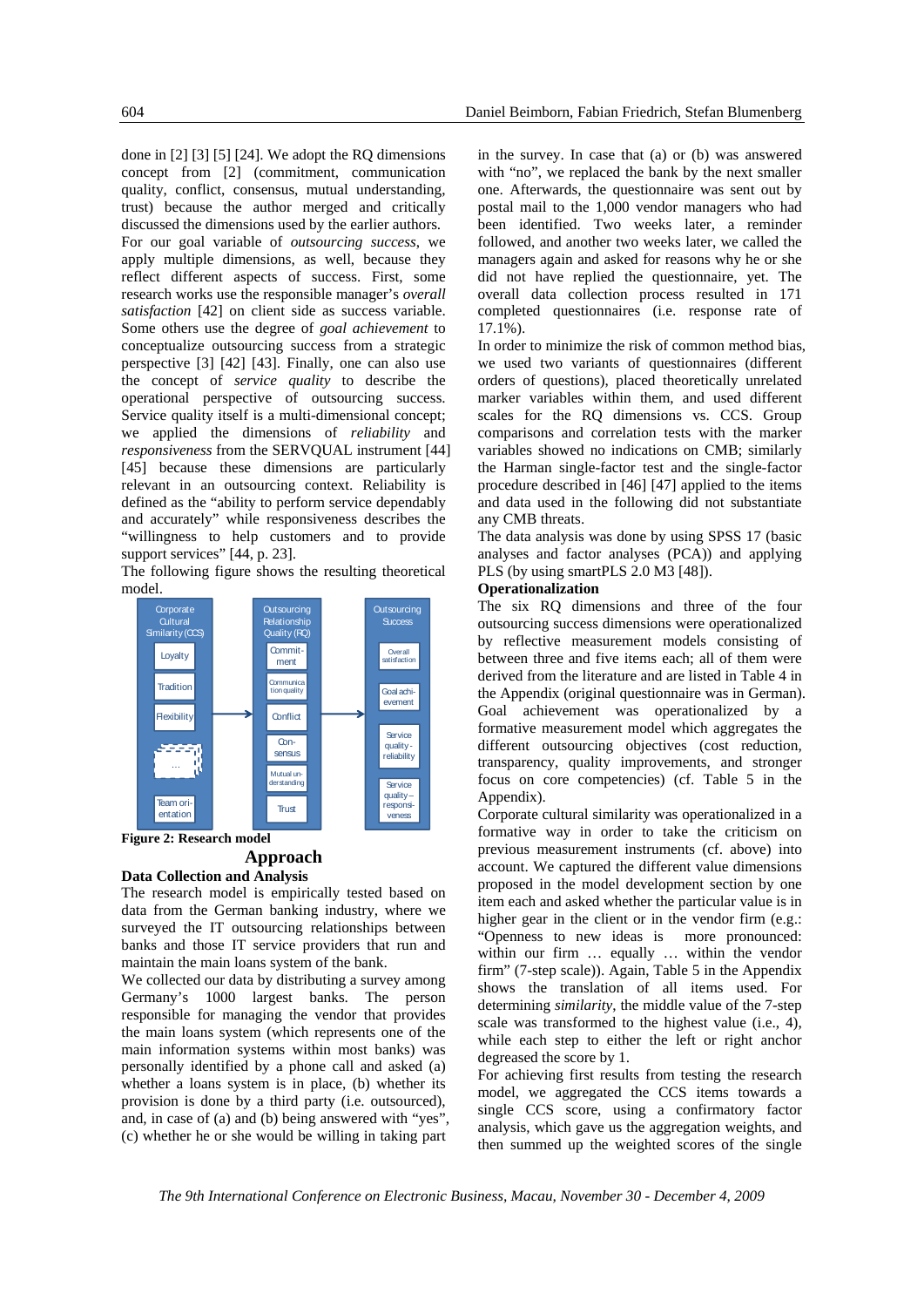items to the overall CCS score. Thus, we used single item construct for CCS during the PLS analysis. (In later analyses we will also test for differential impacts of the different cultural models, proposed by the quadrants of the Competing Values Framework  $(cf. Figure 1)$ ).

#### **First Results**

For testing the relationship between CCS and outsourcing success (OS) and the mediating effect of RQ, we have to test two different models. One links the CCS single-item construct directly to each of the four OS dimensions (direct model) while the second connects CCS to each RQ dimension and to each OS dimension while the RQ dimensions in turn are connected to the outsourcing success dimensions, as well (mediated model). If the paths from CCS to OS are significant in the direct model, but become insignificant in the mediated model and if the paths of CCS to RQ and from RQ to OS are significant, our mediation hypothesis is supported [49].

The following tables show the test results of both models (path coefficients with levels of significance and  $R^2$  of RQ and OS dimensions).

| Impact of CCS on:                           | Path coefficient  | $R^2$ of OS |
|---------------------------------------------|-------------------|-------------|
|                                             | and level of sig. | dimension   |
| Goal achievement                            | $.204*$           | .042        |
| Overall satisfaction                        | $.225***$         | .050        |
| Service quality -                           | $.222**$          | .049        |
| reliability                                 |                   |             |
| Service quality -                           | .339***           | .115        |
| responsiveness                              |                   |             |
| *: $p < 05$ , **: $p < 01$ , ***: $p < 001$ |                   | $(n=136)$   |

**Table 1: Direct model: impact of CCS on OS (here and below, the levels of significance are determined based on 500 bootstraps)** 

|    | Impact of CCS on:                                          | Path            | $R^2$ of |
|----|------------------------------------------------------------|-----------------|----------|
|    |                                                            | coefficient and | RO/OS    |
|    |                                                            | sig. level      |          |
|    | Goal achievement                                           | .039            | .284     |
|    | Overall satisfaction                                       | .065            | .445     |
| SO | Service quality – reliability                              | .013            | .383     |
|    | Service quality -                                          | .101            | .581     |
|    | responsiveness                                             |                 |          |
|    | Commitment                                                 | $.174*$         | .030     |
|    | Communication quality                                      | $.248**$        | .062     |
| RQ | Conflict                                                   | $-.203*$        | .041     |
|    | Consensus                                                  | $.190*$         | .036     |
|    | Mutual understanding                                       | $.310***$       | .096     |
|    | Trust                                                      | .252            | .064     |
|    | +: p < 1, *: p < 05, **: p < 01, ***: p < 001<br>$(n=128)$ |                 |          |

|    | Table 2: Mediated model: impact of CCS on RQ and |  |  |  |  |
|----|--------------------------------------------------|--|--|--|--|
| ΩS |                                                  |  |  |  |  |

| Path        | Goal             | Overall      | Service                    | Serv.qual.              |
|-------------|------------------|--------------|----------------------------|-------------------------|
| coefficient | achieve-<br>ment | satisfaction | quality $-$<br>reliability | $-$ respon-<br>siveness |
| Commitment  | $0.169 +$        | $0,373***$   | $0.230*$                   | $0,319***$              |
| Communi-    |                  |              |                            |                         |
| cation      |                  |              |                            |                         |
| quality     | 0.124            | $0,283**$    | 0.091                      | $0,275**$               |
| Conflict    | $-0.043$         | $-0.168*$    | $-0.061$                   | $-0.114*$               |
| Consensus   | $0.272*$         | 0,110        | 0,071                      | $0.195*$                |
| Mutual un-  |                  |              |                            |                         |
| derstanding | 0,130            | $-0,086$     | $0,216*$                   | $0,210**$               |

| Trust                                       | $-029$ | $.146+$ | .056 | - 069 |
|---------------------------------------------|--------|---------|------|-------|
| Table 3: Mediated model: impact of RQ on OS |        |         |      |       |

The results show that our hypotheses are basically supported. In the direct model, CCS is significantly and positively related with any of the outsourcing success measures. In the mediated model, none of the direct paths from CCS to OS remains significant, but CCS now is significantly and positively related with all dimensions of relationship quality (please note that conflict is a "reverse" dimension of RQ, thus, a negative path coefficient represents a positive relationship between CCS and RQ). Moreover, many of the links from RQ to OS are significantly positive, particularly from commitment to any OS measure, and from most RQ measures to responsiveness. Interestingly, goal achievement and reliability remain quite unaffected by RQ; they are only positively related with two out of the six RQ dimensions. The missing link between RQ and goal achievement might stem from the different frames these concepts are embedded in: while RQ is associated with the ongoing relationship, goal achievement is also affected by comparing the former in-house operations with the situation today. Thus, conditions for achieving goals are already rooted in the pre-outsourcing period where the goals are set in relation to the in-house situation. The literature shows many reasons why these goals become over-emphasized, poorly specified, not exactly stipulated etc. In the subsequent relationship, RQ can hardly heal these issues and thus only marginally contribute to goal achievement. A similar argumentation can be derived regarding the weak link between RQ and the reliability dimension of service quality. Reliability results from the basic business capabilities of the vendor, either they have the capability for running and maintaining the systems or not; RQ cannot contribute much to improve the situation.

Looking at the  $R^2$ s, we found substantial parts of all OS dimensions to be explained by our model (mostly by relationship quality). Although usually treated as a minor contingency factor, CCS shows slight but significant effects both on OS and on RQ, such as explaining up to 11.5% of the variance of responsiveness, for instance.

Finally, it should be noted that both PLS model estimations (direct and mediated model) meet the usual quality criteria regarding sample size, reliability, convergent validity, and discriminant validity of all measurement models, although we did not provide all the figures here in order to meet the page count restrictions.

## **Implications, Limitations, Next Steps**

Our conceptualization of corporate cultural similarity (CCS) and the empirical validation of its relevance in IT outsourcing relationships shows that considering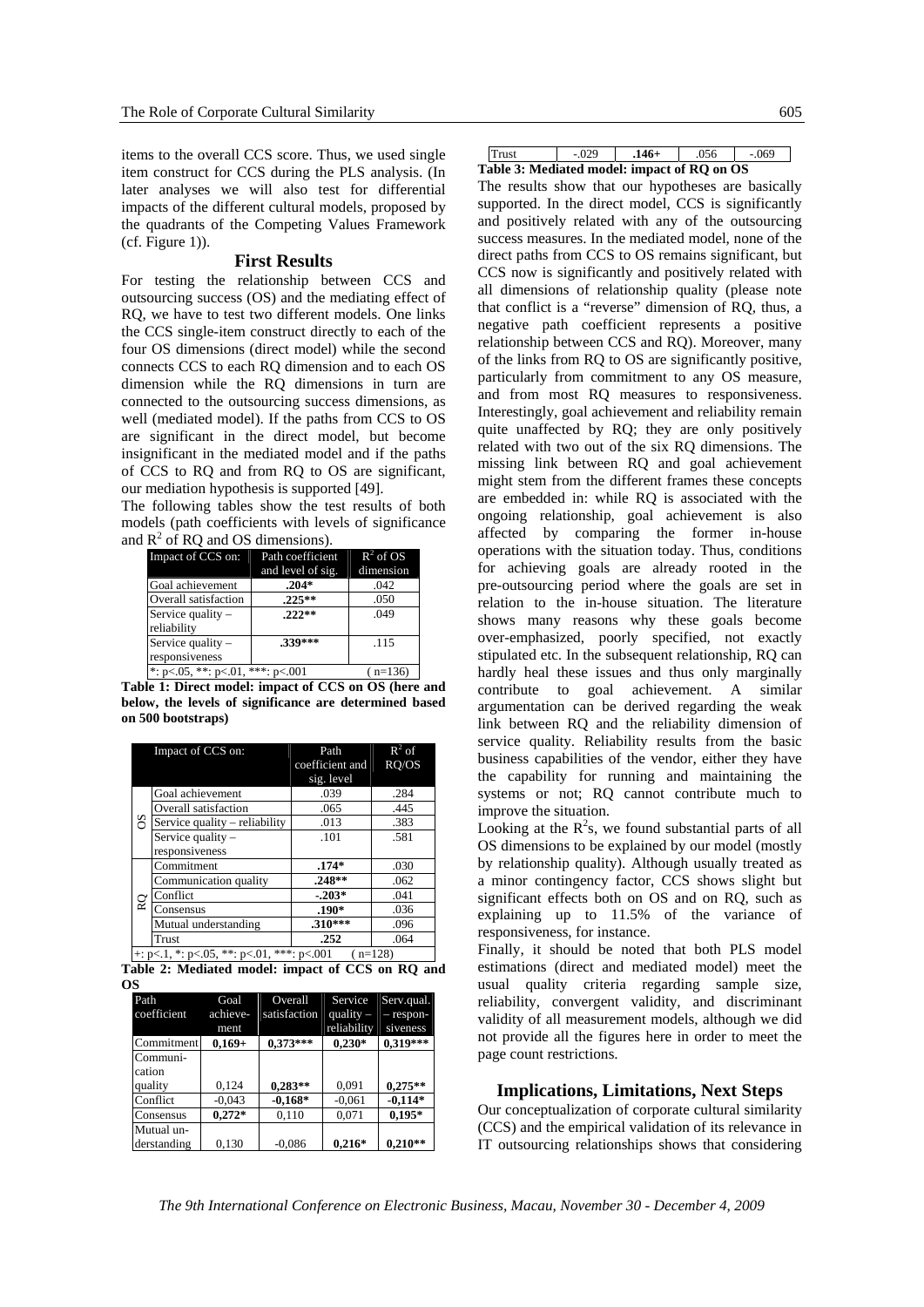CCS is important. Although some scholars have already proposed the same when integrating CCS as contingency variable to their models on outsourcing relationship management (e.g. [3] [24]), they (a) used very rudimentary measurement instruments and (b) did not consider CCS as an explicit variable to explain outsourcing success and therefore to handle it as a self- contained subject to be managed in an outsourcing arrangement. If CCS between firms is high, shared cultural values set the norm for successful B2B interaction [22] [23]. If corporate cultures are incompatible, distrust and conflicts will likely occur [23] [50]. By minimizing cultural differences, joint goals can be reached faster and more effectively [5]. Therefore, Mohr and Spekman [38], for instance, call for appropriate management strategies that facilitate growth and maintenance of the inter-firm partnership by harmonizing corporate cultures. But, although Schein's functionalist perspective argues that culture can be actively changed, changing the corporate culture is not trivial. A change has to take place in communication and interaction between employees, in their patterns of thought and their codices of behavior, as well as in business procedures and processes [51]. A change of corporate culture takes much time and needs sustained management [52]. Therefore, another managerial take-away should be to test for CCS with a potential vendor firm *before* setting up an outsourcing relationship. For example, many German banks are organized in national associations which run own data centers. Thus, when selecting a vendor, these banks can choose between the data center or a commercial IT service provider. CCS should be a decision determinant and will be different when comparing these two alternatives.

Obviously, there are some limitations coming along with the approach chosen. Beside the typical shortcomings related with this kind of methodology, such as the threat of single source bias non-generalizability to other contexts, other organizational forms of outsourcing, and other objects of outsourcing, one particular limitation is that we did not consider culture in absolute terms but only in terms of compatibility. The absolute level of tradition or team-orientation in both firms will also affect the results. Further, we modeled the different aspects of cultural compatibility to be structurally equivalent. Nevertheless, the formative measurement approach gives room to determine the relative importance of the different aspects regarding our goal variable of outsourcing success.

In our next step, we will dig deeper into the

1

relevance of the CCS construct. Our measurement instrument allows for separating the different cultural types from the Competing Values Framework (or at least the three most relevant ones: team culture, entrepreneurial culture, and hierarchy culture) and testing the differential impact of different cultures on vendor vs. client side on RQ and OS, since the measurement items of CCS not only are formative, but also allow to use the scales in its original form.

#### **Conclusion**

This paper presented a conceptualization of corporate cultural similarity between an IT vendor firm and its client, the development of a causal model that explains the impact of CCS on outsourcing success, and a first empirical validation based on data from the German banking industry. We find that CCS significantly explains minor parts of outsourcing relationship quality and of outsourcing success and we therefore argue that CCS as a object of management concern needs to be more thoroughly understood and made manageable within IT outsourcing relationships. It was our aim to show new directions of interesting and relevant IT outsourcing research and we hope to make a substantial contribution regarding the role of CCS and of different cultural types of organization for a successful IT outsourcing relationship by future research steps.

#### **Acknowledgement**

This work was developed as part of a research project of the E-Finance Lab, Frankfurt am Main, Germany (www.efinancelab.com). We are indebted to the participating universities and industry partners.

## **Appendix** table show

The following table shows the reflective measurement instruments used and the related loadings from the PLS calculation. The loadings stem from testing the mediated model and all of them are highly significant  $(p<.01)$ .

|                          | Constr Items (measured on 7-Likert scale<br>Loading                                             |      |  |
|--------------------------|-------------------------------------------------------------------------------------------------|------|--|
| uct                      | from totally agree – totally disagree)                                                          |      |  |
|                          | <b>Relationship quality:</b>                                                                    |      |  |
|                          | Both parties are willing to spend further re-<br>sources into an extension of the relationship. | .818 |  |
| Commitment               | Both parties are willing to realize necessary<br>technological adaptations flexibly + quickly.  | .751 |  |
|                          | The vendor's employees show high<br>willingness to perform.                                     | .778 |  |
|                          | The vendor firm's behavior shows its<br>willingness to prolongate the relationship.             | .780 |  |
| Communication<br>quality | Communication with the vendor is great.                                                         | .898 |  |
|                          | Information exchange with the vendor is<br>effective.                                           | .823 |  |
|                          | Service reports from the vendor are.<br>transparent and comprehensible.                         | .756 |  |
|                          | The vendor's managers are available<br>spontaneously for phone calls.                           | .736 |  |

<sup>&</sup>lt;sup>1</sup> Concerning the single source bias, we asked all respondents to invite their contacts on vendor firm side to participate in a subsequent vendor-side survey. Unfortunately, this did not result in a sufficient number of returns to do any statistical tests.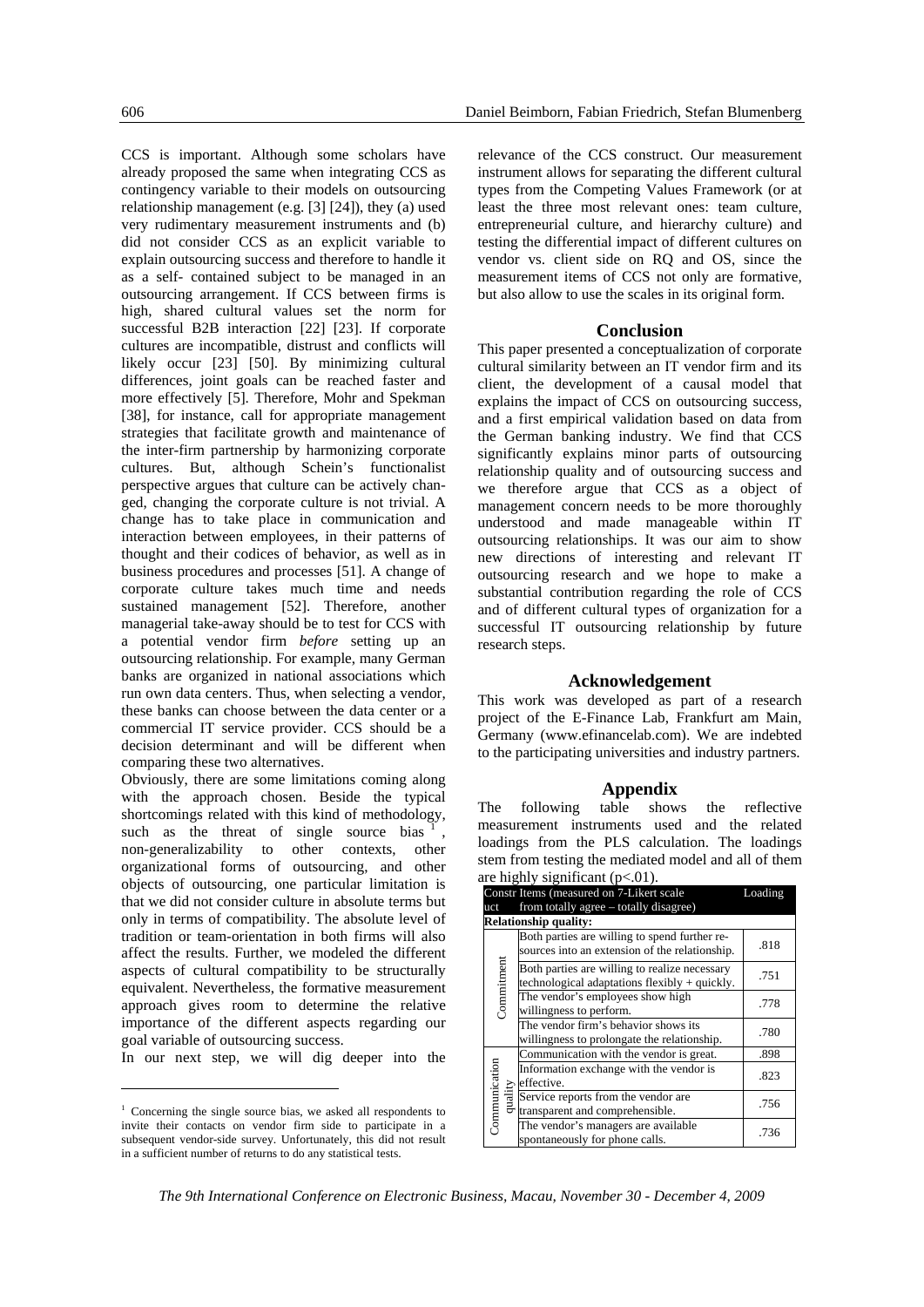|                                  | Conflicts between the vendor and us are<br>solved quickly and effectively.                 | .848 |  |
|----------------------------------|--------------------------------------------------------------------------------------------|------|--|
|                                  | There are many conflicts in our relationship.                                              | .768 |  |
|                                  | The service provider is slow in solving                                                    |      |  |
|                                  | escalating problems.                                                                       | .811 |  |
| Conflict                         | There are numerous issues with the provider                                                | .824 |  |
|                                  | that have not been remedied for some time.                                                 |      |  |
|                                  | Escalation is the only effective governance                                                | .798 |  |
|                                  | instrument in the relationship                                                             |      |  |
|                                  | Both parties show great willingness to come                                                | .722 |  |
|                                  | to a compromise.                                                                           |      |  |
| Consensus                        | We've defined shared goals with the vendor.                                                | .768 |  |
|                                  | We have defined joint goals with the vendor.                                               | ,731 |  |
|                                  | Problems are commonly solved so there is no                                                | ,805 |  |
|                                  | negative impact on the overall relationship.<br>The vendor staff with whom I usually speak |      |  |
|                                  | has good banking know how.                                                                 | .833 |  |
| understanding                    | The vendor understands our credit business.                                                | .894 |  |
| Mutual                           | The vendor understands our strategic goals.                                                | .878 |  |
|                                  | The vendor advises well regarding the                                                      |      |  |
|                                  | feasibility of implementing business solutions.                                            | .819 |  |
|                                  | Both parties in the relationship can be trusted                                            |      |  |
|                                  | to do business fairly.                                                                     | .865 |  |
| Trust                            | Our vendor acts in our best interests.                                                     | .864 |  |
|                                  | None of the parties in the relationship will                                               | .880 |  |
| behave opportunistically.        |                                                                                            |      |  |
|                                  | <b>Outsourcing Success:</b>                                                                |      |  |
|                                  | We are comfortable with the relationship to                                                | .887 |  |
|                                  | our service provider.                                                                      |      |  |
|                                  | We would recommend our service provider.                                                   | .992 |  |
| Satisfaction                     | We would retain our service provider.                                                      | .850 |  |
|                                  | Our outsourcing relationship is financially                                                | .715 |  |
|                                  | advantageous.<br>Problems are resolved reliably.                                           | .820 |  |
|                                  | Changes to the system are fulfilled within the                                             |      |  |
|                                  | time frame agreed upon.                                                                    | .795 |  |
|                                  |                                                                                            |      |  |
| SQ<br>reliability                | The provided applications and systems work                                                 |      |  |
|                                  | reliably.                                                                                  | .763 |  |
|                                  |                                                                                            |      |  |
|                                  | Our vendor reacts quickly to our requests.                                                 | .793 |  |
| ness<br>$\overline{\mathcal{S}}$ | Vendor staff has a service-oriented attitude.<br>The vendor gives us individual attention. | .807 |  |
| esponsive                        |                                                                                            | .812 |  |
|                                  |                                                                                            |      |  |

**Table 4: Reflective measurement models and quality criteria**

Table 5 shows the remaining instruments which have been measured in a formative way (outsourcing goal achievement) or by aggregating the items (CCS) as described in the section on "Operationalization" above.

| Construct Items                                                                     |                                                               |
|-------------------------------------------------------------------------------------|---------------------------------------------------------------|
| Corporate cultural similarity<br>'-step scale from "at our<br>bank" to "at vendor") | Collaboration among employees is stronger                     |
|                                                                                     | Loyalty is stronger                                           |
|                                                                                     | Tradition is stronger                                         |
|                                                                                     | Openness in welcoming new ideas is greater                    |
|                                                                                     | Working in teams is more frequent                             |
|                                                                                     | Developing employee skills is deemed more                     |
|                                                                                     | important                                                     |
|                                                                                     | People pay more attention to bureaucratic                     |
|                                                                                     | procedures in getting things done                             |
|                                                                                     | Overall, organization of work processes is more               |
|                                                                                     | hierarchical                                                  |
|                                                                                     | Our goal of reducing costs has been [completely –             |
| <b>Jutsourc</b><br>$\mathop{\mathrm{ing}}\nolimits\mathop{\mathrm{goal}}\nolimits$  | not at all] achieved.                                         |
|                                                                                     | $\frac{1}{6}$ Our goal of variabilization of costs and making |
|                                                                                     | them more transparent has been $[{\rm completely - not}$      |
|                                                                                     | at all] achieved.                                             |

| Our goal of raising quality of service has been |
|-------------------------------------------------|
| [completely – not at all] achieved.             |
| Our goal of focusing on core competencies has   |
| been [completely – not at all] achieved.        |
| <b>Table 5: Formative measurement models</b>    |

#### **References**

- [1] Goo, J., Kishore, R., and Rao, H.R., The Role of Service Level Agreements in Relational Management of Information Technology Outsourcing: An Empirical Study, *MIS Quarterly*, 33(1), 2009, p. 119-145.
- [2] Blumenberg, S., IT Outsourcing Relationship Quality Dimensions and Drivers: Empirical Evidence from the Financial Industry, *14th Americas Conference on Information Systems (AMCIS)*, Toronto, 2008.
- [3] Lee, J.-N. and Kim, Y.-G., Effect of partnership quality on IS outsourcing success: conceptual framework and empirical validation, *Journal of Management Information Systems*, 15(4), 1999, p. 29-61.
- [4] Goles, T. and Chin, W., Relational exchange theory and IS outsourcing: developing a scale to measure relationship factors, in: Hirschheim, R., Heinzl, A., and Dibbern, J. (Eds.); *Information systems outsourcing - enduring themes, emergent patterns and future directions*, Springer, Heidelberg, Berlin, New York (NY), 2002, 77-109.
- [5] Goles, T. and Chin, W.W., Information systems outsourcing relationship factors: detailed conceptualization and initial evidence, *The DATA BASE for Advances in Information Systems*, 36(4), 2005, p. 47-67.
- [6] Kern, T., The Gestalt of an Information Technology Outsourcing Relationship: An Exploratory Analysis, *18th International Conference on Information Systems (ICIS)*, Atlanta (GA), 1997.
- [7] Klepper, R., The management of partnering development in I/S outsourcing, *Journal of Information Technology*, 10(4), 1995, p. 249-258.
- [8] Kern, T. and Willcocks, L., Exploring Information Technology Outsourcing Relationships: Theory and Practice, *Journal of Strategic Information Systems*, 9(4), 2000, p. 321-350.
- [9] Blau, P., *Exchange and power in social life*, Wiley, New York, 1964.
- [10] Emerson, R., M., Power-Dependence Relations, *American Sociological Review*, 27(1), 1962, p. 31-41.
- [11] Reich, B.H. and Benbasat, I., Measuring the linkage between business and information technology objectives, *MIS Quarterly*, 20(1), 1996, p. 55-81.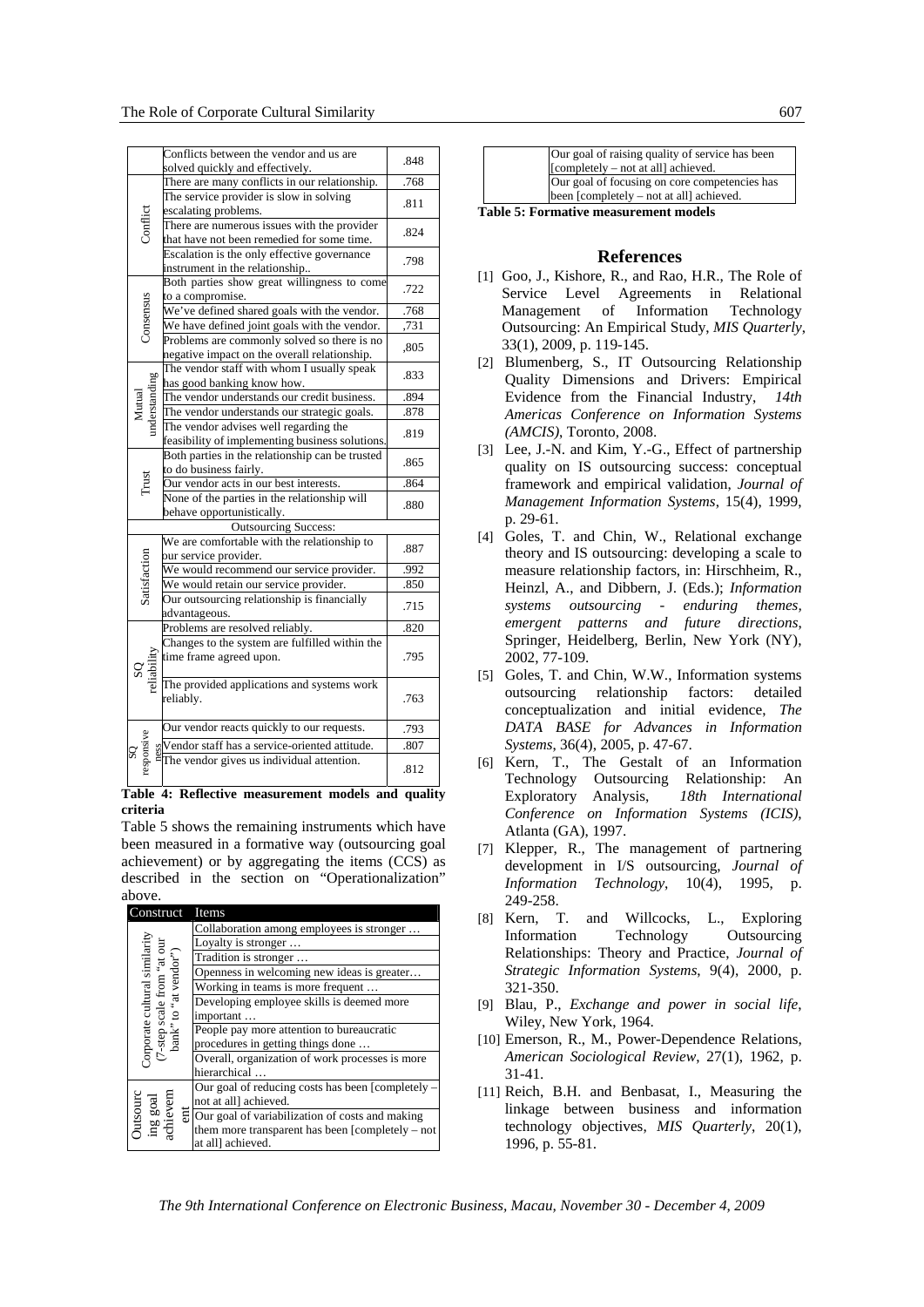- [12] Reich, B.H. and Benbasat, I., Factors that influence the social dimension of alignment between business and information technology objectives, *MIS Quarterly*, 24(1), 2000, p. 81-113.
- [13] Tiwana, A., Bharadwaj, A., and Sambamurthy, V., The antecedents of information systems development capability in firms: a knowledge integration perspective, *24th International Conference on Information Systems (ICIS), Seattle (WA), USA*, 2003.
- [14] Blumenberg, S., Beimborn, D., Martin, S., Brodnik, B., Gunne, C., and Wendt, S., Determinants of Outsourcing Success in the Financial Industry: The Impact of Importance, *42nd Hawaii International Conference on System Sciences*, Waikoloa (HI), USA, 2009.
- [15] Blumenberg, S., Wagner, H.-T., and Beimborn, D., Knowledge Transfer Processes in IT Outsourcing Relationships and their Impact on Shared Knowledge and Outsourcing Performance, *International Journal of Information Management*, 29(5), 2009, p. 342-352.
- [16] Beimborn, D., Blumenberg, S., Brodnik, B., Weitzel, T., Gunne, C., and Wendt, S., *Gestaltung partnerschaftlicher Outsourcingbeziehungen*, ibidem, Stuttgart, 2008.
- [17] Ouchi, W.G. and Wilkins, A.L., Organizational Culture, *Annual Review of Sociology*, 11(1), 1985, p. 457-483.
- [18] Schein, E.H., *Organizational Culture and Leadership - A Dynamic View*, Jossey-Bass, San Francisco, 1985.
- [19] Hofstede, G., Neuijen, B., Ohayv, D.D., and Sanders, G., Measuring Organizational Culture: A Qualitative and Quantitative Study across Twenty Cases, *Administrative Science Quarterly*, 35(2), 1990, p. 286-316.
- [20] Morgan, R.M. and Hunt, S.D., The Commitment-Trust Theory of Relationship Marketing, *Journal of Marketing*, 58(3), 1994, p. 20-38.
- [21] Rijamampianina, R. and Carmichel, T., A Framework for Effective Cross-cultural Co-opetition between Organizations, *Problems & Perspectives in Management*, 1(4), 2005, p. 92-103.
- [22] Das, T.K. and Teng, B.-S., Between trust and control: developing confidence in partner cooperation in alliances, *Academy of Management Review*, 23(3), 1998, p. 491-512.
- [23] Sarkar, M.B., Echambadi, R., Cavusgil, S.T., and Aulakh, P.S., The Influence of Complementarity, Compatibility, and Relationship Capital on Alliance Performance, *Journal of the Academy of Marketing Science*,

29(4), 2001, p. 358-373.

- [24] Chakrabarty, S., Whitten, D., and Green, K., Understanding Service Quality and Relationship Quality in IS Outsourcing: Client Orientation & Promotion, Project Management Effectiveness, and Task Technology Structure Fit, *Journal of Computer Information Systems*, 48(2), 2007, p. 1-15.
- [25] Quinn, R.E. and Rohrbaugh, J., A Spatial Model of Effectiveness Criteria: Towards a Competing Values Approach to Organizational Analysis, *Management Science*, 29(3), 1983, p. 363-377.
- [26] Iivari, J. and Huisman, M., The Relationship between Organizational Culture and the Deployment of Systems Development Methodologies, *MIS Quarterly*, 31(1), 2007, p. 35-58.
- [27] Kaarst-Brown, M.L., Nicholson, S., von Dran, G.M., and Staton, J.M., Organizational Culture of Libraries as a Strategic Trend, *Library Trends*, 53(1), 2004, p. 33-53.
- [28] Kalliath, T.J., Bluedorn, A.C., and Strube, M.J., A Test of Value Congruence Effects, *Journal of Organizational Behavior*, 20(7), 1999, p. 1175-1198.
- [29] Kwan, P. and Walker, A., Validating the Competing Values Model as a Representation of Organizational Culture through Inter-institutional Comparison, *International Journal of Organizational Analysis*, 12(1), 2004, p. 21-37.
- [30] Lake, D.G., Frameworks for Human Resource Professionals Participating in Business Relationships, *Human Resource Management*, 36(1), 1997, p. 129-134.
- [31] Cameron, K.S. and Quinn, R.E., *Diagnosing and Changing Organizational Culture: Based on the Competing Values Framework*, Jossey-Bass, San Francisco, 2006.
- [32] Zammuto, R.F. and O'Connor, E.J., Gaining Advanced Manufacturing Technologies' Benefits: The Roles of Organization Design and Culture, *Academy of Management Review*, 17(4), 1992, p. 701-728.
- [33] Beugelsdijk, S., Koen, C., and Nooderhaven, N., A Dyadic Approach to the Impact of Differences in Organizational Culture on Relationship Performance, *Industrial Marketing Management*, 38(3), 2009, p. 312-323.
- [34] Yang, B., Fu, H., and Zuo, M., The Integration Mechanism of IT Outsourcing Partnership, *ACM International Conference Proceedings Series*, Xian, China, 2005.
- [35] Dibbern, J., Goles, T., Hirschheim, R., and Jayatilaka, B., Information systems outsourcing: a survey and analysis of the literature, *The DATA BASE for Advantages in Information Systems*, 35(4), 2004, p. 6-102.